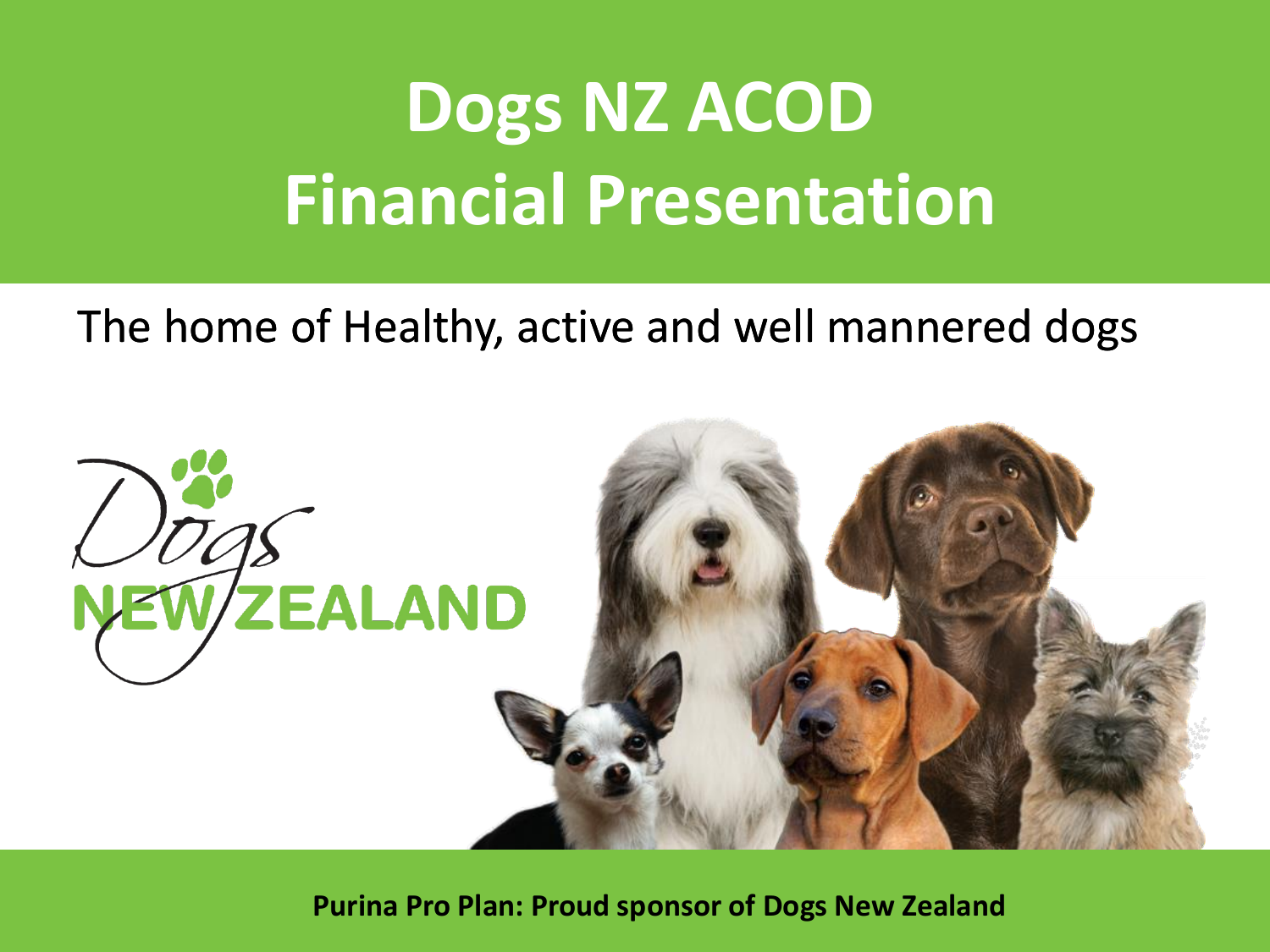# 2022/22 financial result better than budget



- Significant surplus of \$135k before depreciation for the year ending 31 March 2022
- Results reflect continued strong revenues from Registry, Membership and Gazette
- Focus on cost management o Savings of \$280k to budget o With continued lockdowns, number of events & conferences activities did not occur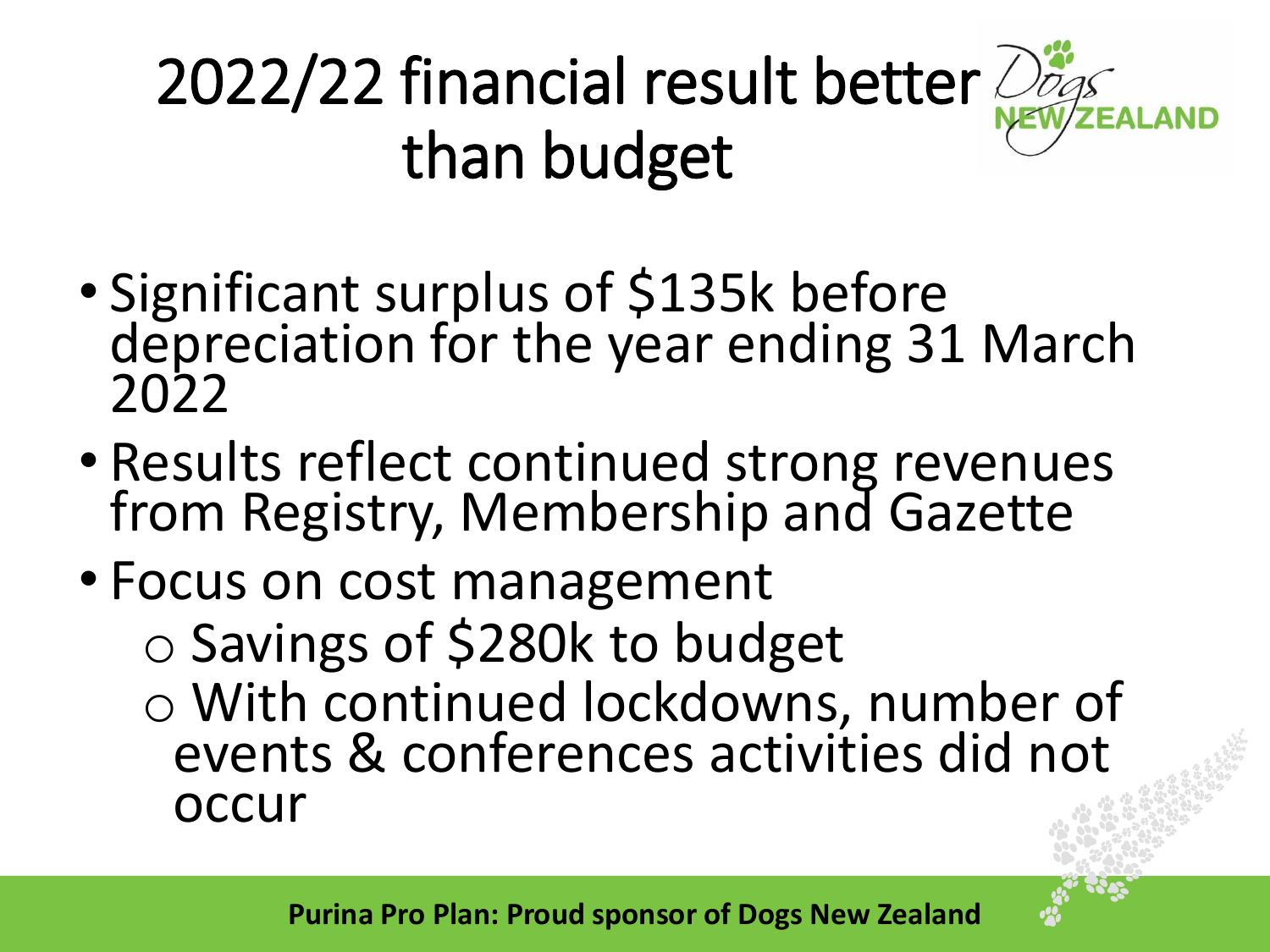## Cash Rich Balance Sheet



- With the sale of Prosser St and strong cash surplus from trading activities, Cash/Investment Reserves as at 31 May 2022 are \$8.129 million
- Free hold properties including 27ha of land in Auckland with a Telfer Young financial reporting value in the region of \$5.656 million
- This provides us with the ability to fund any future facility / business plan investments that we may wish to undertake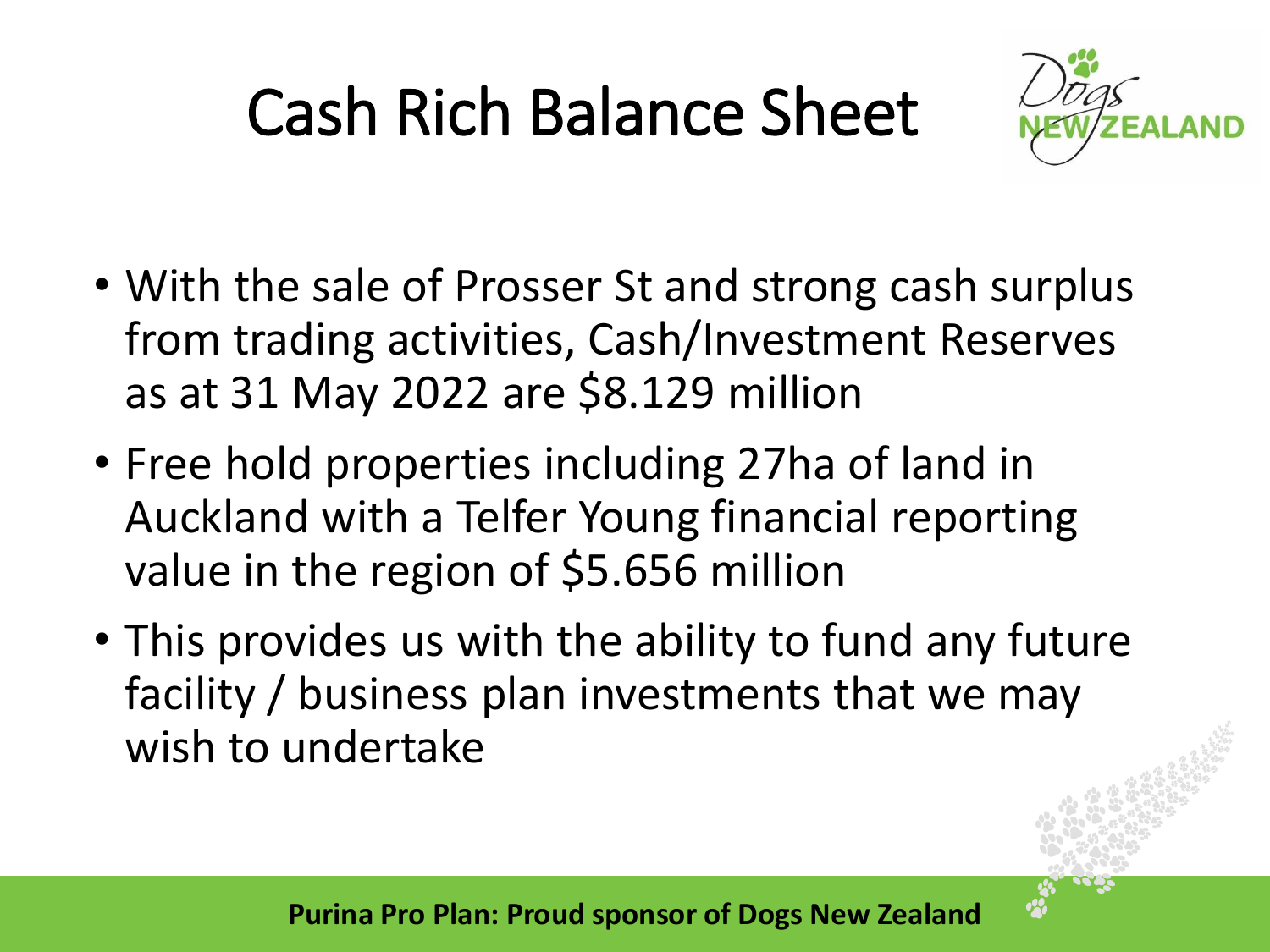### FY 2022-23 Budget – Back to the new normal?



- Small forecast surplus of \$3.3k before depreciation for the year ended 31 March 2023 as we "scale back" to full show schedule and other delayed projects.
- We face a number of challenges in the current FY:
	- Increasing inflationary pressures (e.g postage & travel)
	- Slow down in registry revenue growth
- Management focus on:
	- Annual reviews of all service fees
	- Effective monitoring of expenses



**Purina Pro Plan: Proud sponsor of Dogs New Zealand**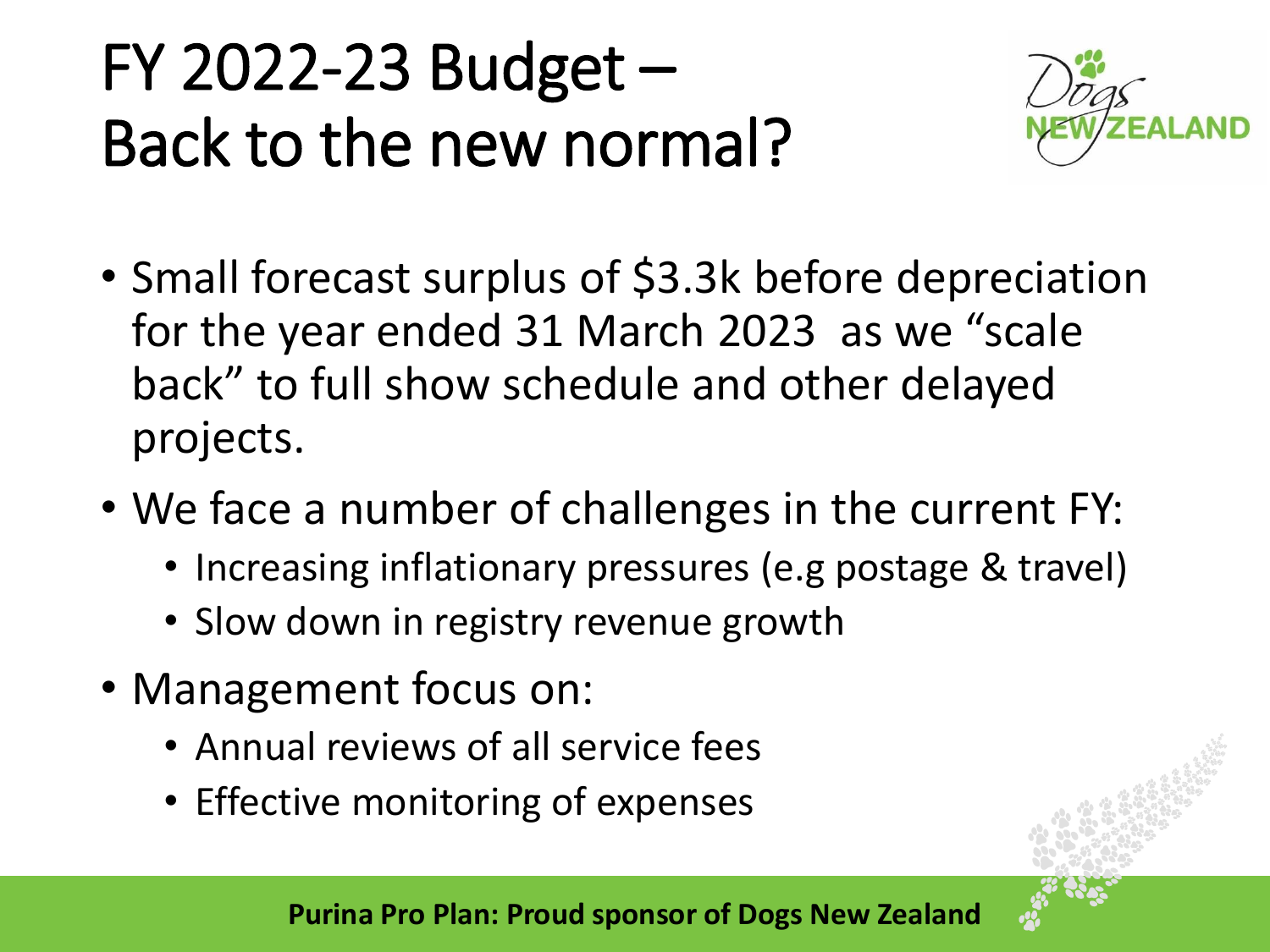### What Capex Investments are we planning?



- Capex Committee focus on 3 year programme of investment in Ardmore and Forrester Park venues:
	- Approved \$53k projects for current FY
	- Forecasting additional \$101k in projects in next two FY
- Key Ardmore Projects:
	- Replacement of clear light roof panels
	- Resource consent Lodgement
	- Arena door / building awnings
	- Upgrade parking pad / Arena Drainage
	- Arena lighting / Barn repaint upgrades
	- Commercial Kitchen / Rental House upgrades
	- Bequest projects: "Off the leash park"



#### **Purina Pro Plan: Proud sponsor of Dogs New Zealand**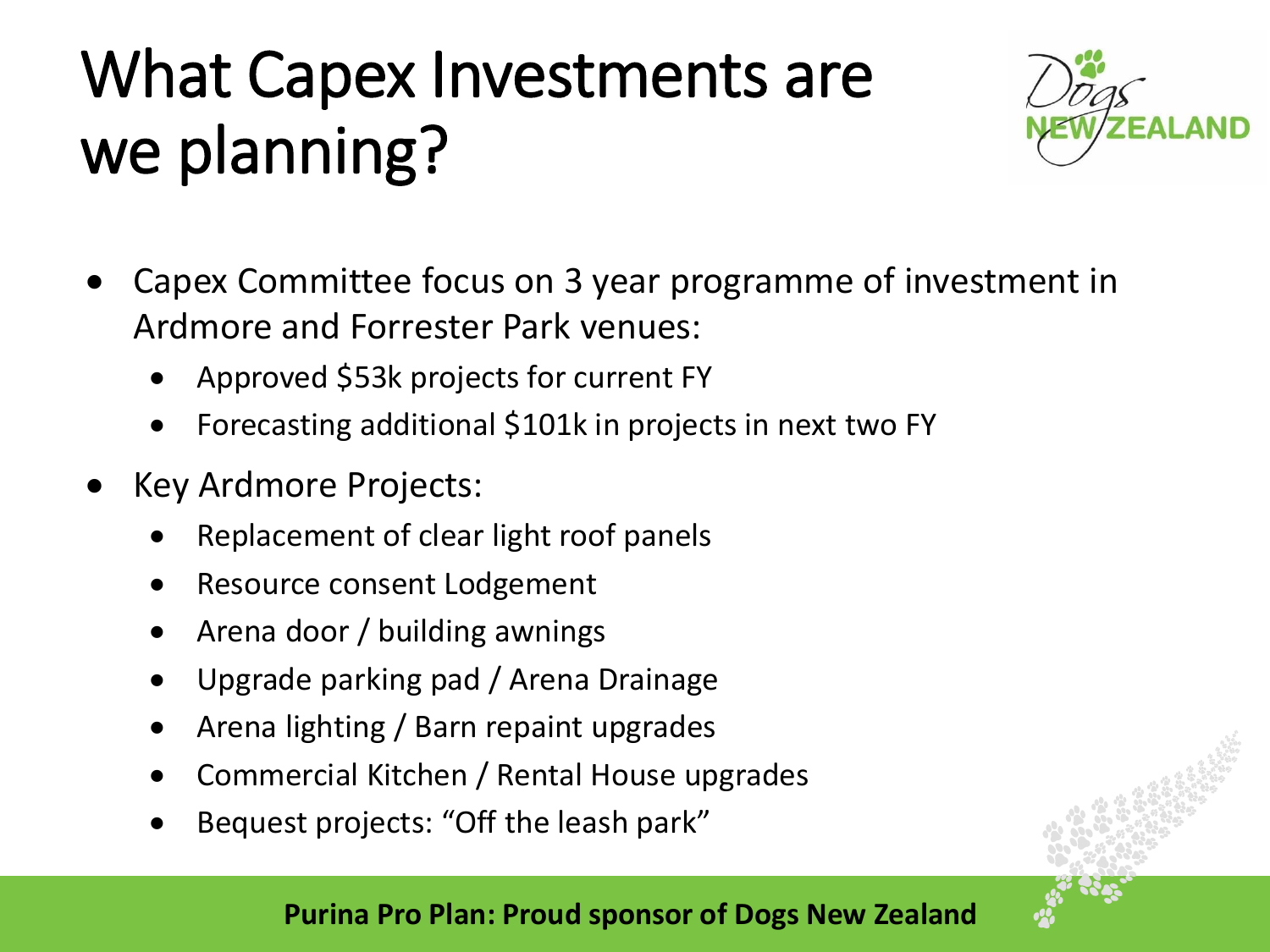### What Capex Investments are we planning?



- Key Forrester Park Projects:
	- Spouting / storm water replacement
	- Roof repairs
	- Kitchen upgrades
	- Ventilation upgrades
	- Garden / Entry upgrades
- Other key Capex Committee projects in current FY:
	- o Review of Management proposal to purchase National Office building
	- o Review of any proposal from Lower North Island Venue Working Group

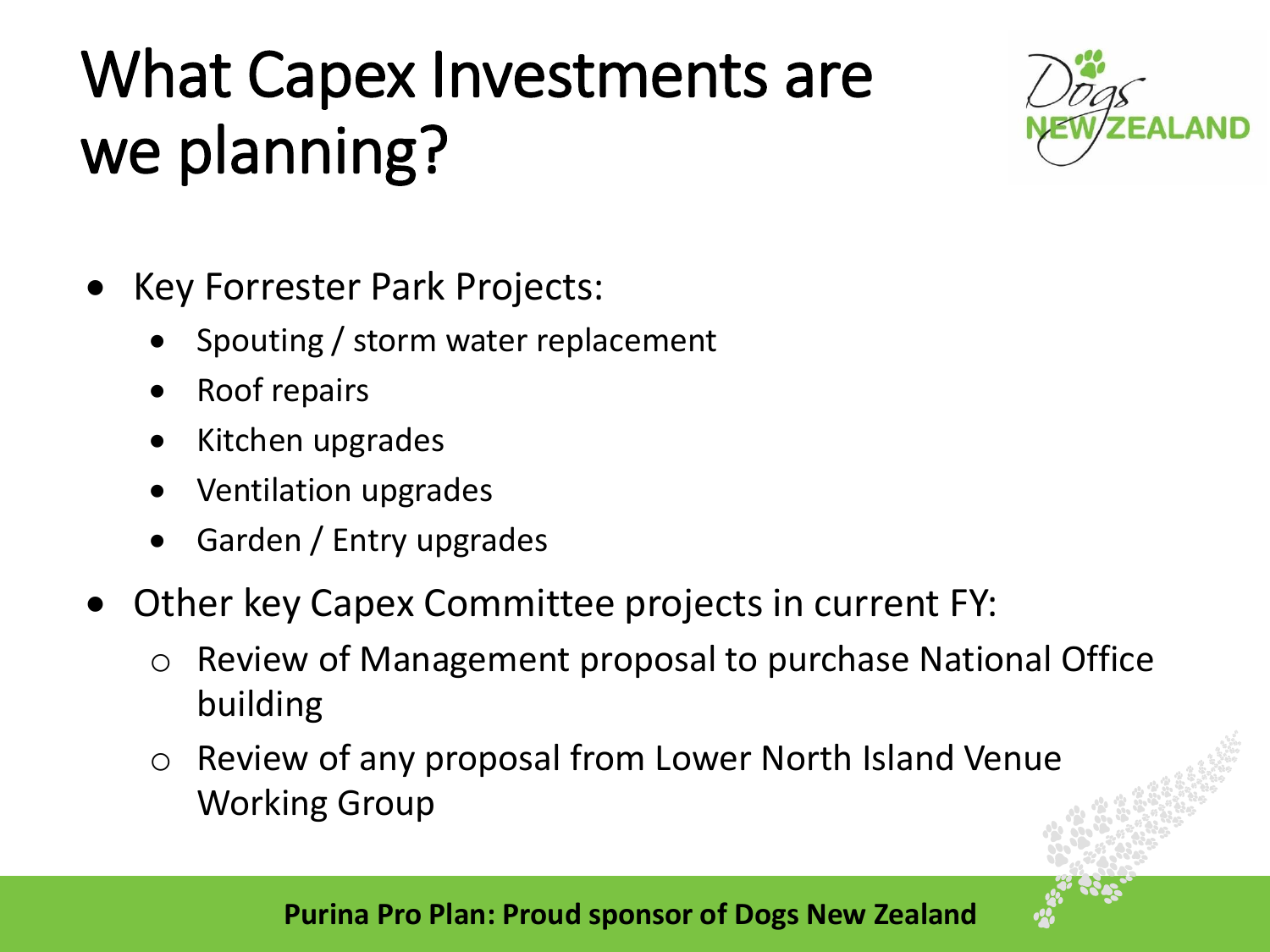### Business Plan Investments



- The FY2022-23 Business Plan identifies 19 key projects that are linked to the 5 key priorities in our 10 Year Strategic Plan
- This years focus is on delivering better service to members:
	- Improving our office systems / registry, membership IT platforms
	- Joint sponsorship programmes

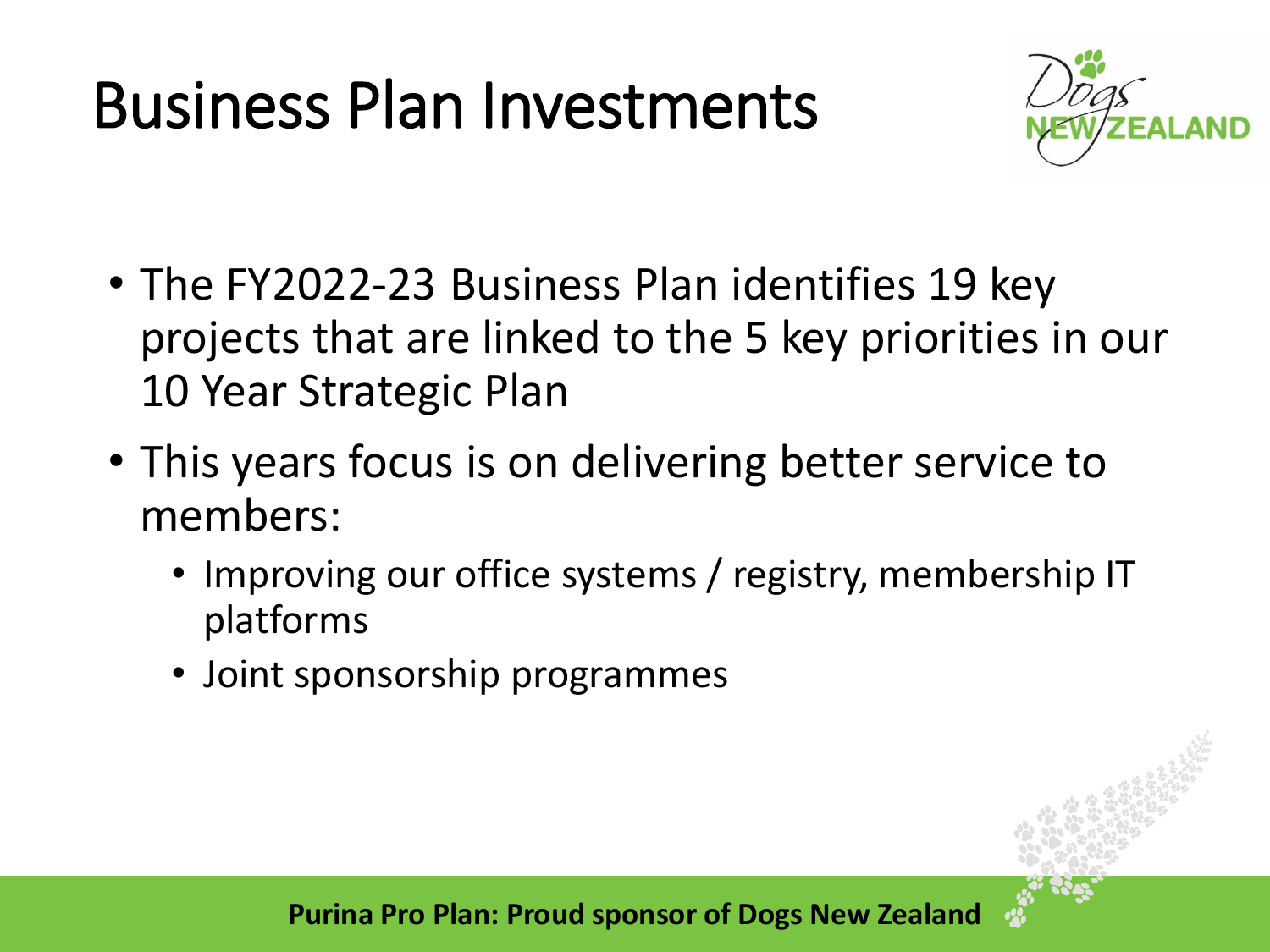### Investment in Staff to improve Membership Services



- National Office currently consists of 11 Staff
	- 8 Full Time / 3 Part Time (Down from 13 in 2021)
- We have invested in two new positions by combining two part-time roles and upgrading a part-time role into a full time position
- Rhea Hurley is our full-time Canine Health & Welfare officer. A qualified vet Rhea will concentrate on:
	- Roll out of RFG Health Testing Scheme
	- Expansion of LRL programmes
	- Scientific advice service to our breeders